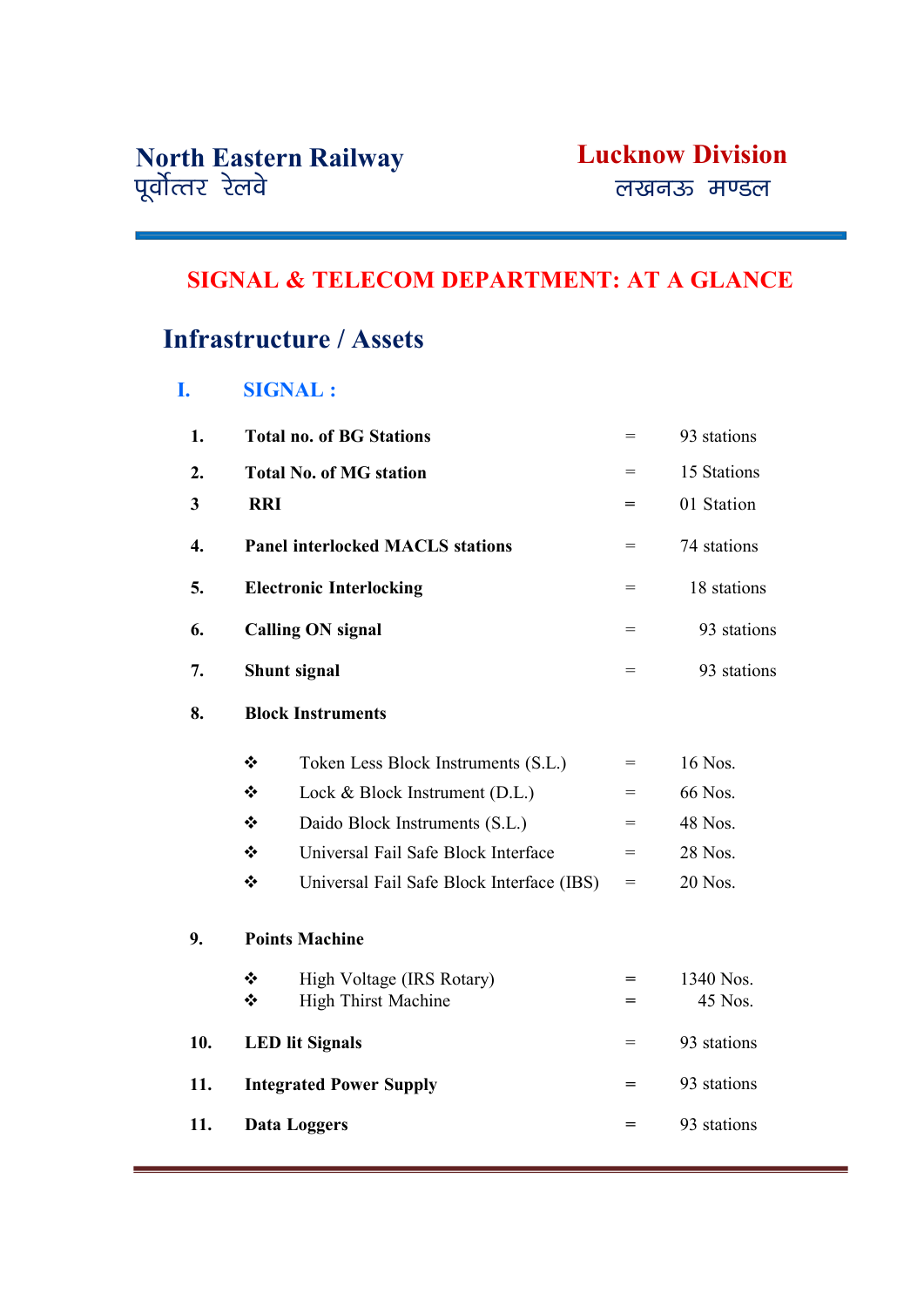### 1.0 SIGNALLING ARRANGEMENTS AT STATIONS:

| $S_{N}$ | <b>Details</b>                                                     | <b>No. of Stations</b> |                |                     |  |
|---------|--------------------------------------------------------------------|------------------------|----------------|---------------------|--|
|         |                                                                    | BG                     | ${\bf M}$<br>G | MG/B<br>$\mathbf G$ |  |
| 1.      | Multi aspect Colour Light Signalling (MACLS) with Central<br>Panel | 91                     |                | 02                  |  |
| 2.      | Multi aspect Colour Light Signalling (MACLS)<br>with End Cabin     |                        |                |                     |  |
| 3.      | Lower Quadrant (L/Q) Semaphore Signalling                          |                        | 14             |                     |  |
| 4.      | Non Interlocked station                                            |                        | 01             |                     |  |
|         | <b>Total</b>                                                       | 91                     | 15             | 02                  |  |

### 2.0 INTERLOCKLING ARRANGEMENTS AT STATIONS:

| $S_{N}$ | <b>Details</b>                               | <b>No. of Stations</b> |    |       |  |
|---------|----------------------------------------------|------------------------|----|-------|--|
|         |                                              | <b>BG</b>              | MG | MG/BG |  |
| 1.      | Interlocked to Standard III                  | 47                     |    |       |  |
| 2.      | Interlocked to Std. I with Std.III Equipment | 02                     |    |       |  |
| 3.      | Interlocked to Std. II R                     | 42                     |    | 02    |  |
| 4.      | Interlocked to Standard I                    |                        | 04 |       |  |
| 5.      | Modified Non Interlocked (MNI)               |                        | 10 |       |  |
| 6.      | Non Interlocked station                      |                        | 01 |       |  |
|         | <b>Total</b>                                 | 91                     | 15 | 02    |  |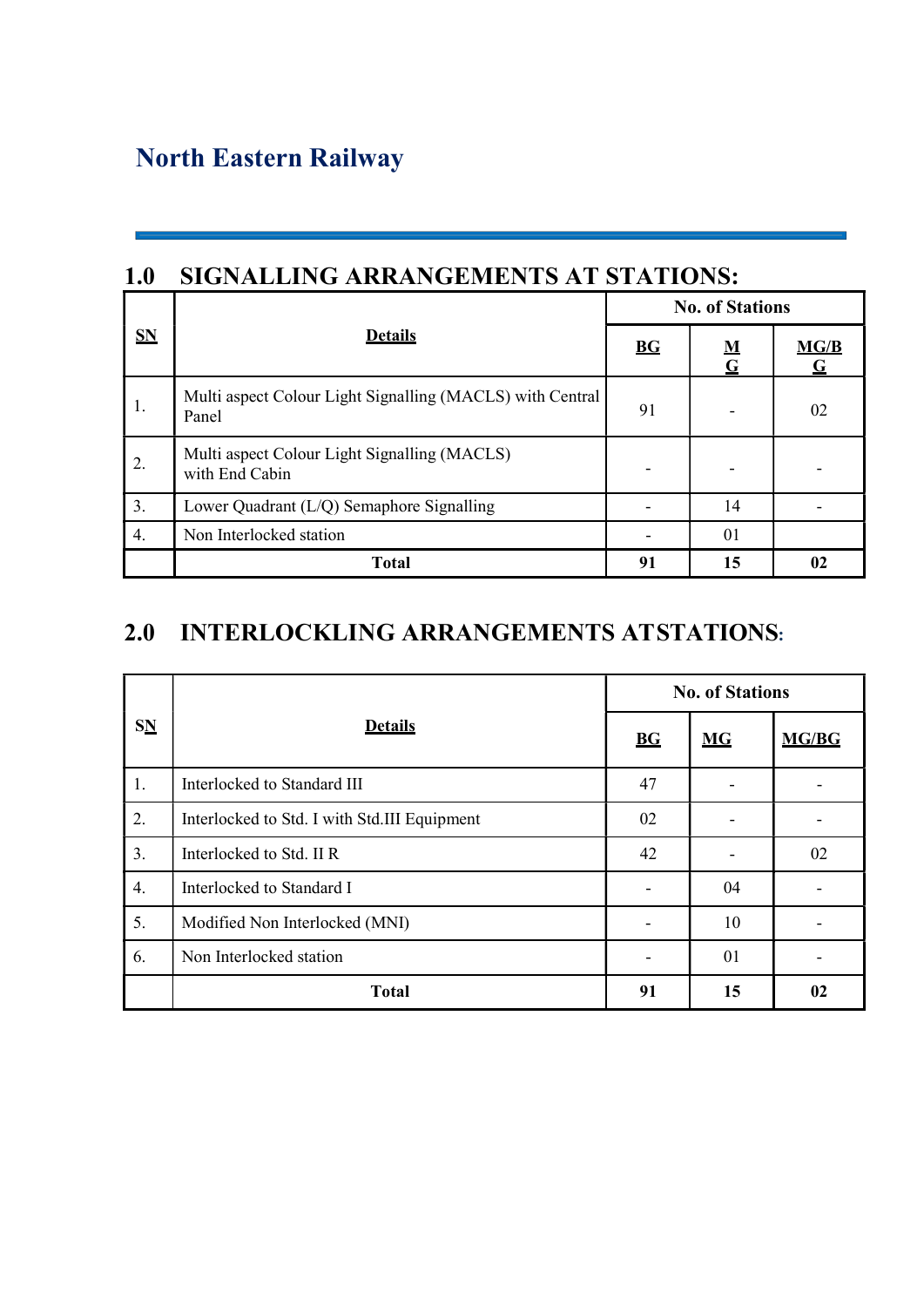# North Eastern Railway

|    |                                           | <b>No. of Sections</b> |    |  |
|----|-------------------------------------------|------------------------|----|--|
| SN | <b>Details</b>                            | BG                     | MG |  |
| 1. | Token-less Block working                  | 32                     |    |  |
| 2. | Block working with Token                  |                        | 15 |  |
| 3. | One Train Only System                     |                        | 01 |  |
| 4. | Block working By Continuous Track Circuit | 06                     |    |  |
| 5. | Block working By Lock & Block instrument  | 33                     |    |  |
| 6. | Block Working by BPAC with UFSBI          | 28                     |    |  |

### 3.0 BLOCK WORKING:

## 4.0 CLASS OF STATION:

| $S_{N}$          | <b>Details</b> | No. of<br><b>Statio</b><br>$\mathbf{n}\mathbf{s}$ |    |                                    |  |
|------------------|----------------|---------------------------------------------------|----|------------------------------------|--|
|                  |                | B G                                               | MG | MG/BG                              |  |
| 1.               | Class 'A'      |                                                   |    |                                    |  |
| $\overline{2}$ . | Class 'B'      | 90                                                | 14 | $\boldsymbol{0}$<br>2              |  |
| $\overline{3}$ . | Class 'C'      |                                                   | -  |                                    |  |
| 4.               | Class 'Spl'    | $01\,$                                            | 01 |                                    |  |
|                  | <b>Total</b>   | 91                                                | 15 | $\boldsymbol{0}$<br>$\overline{2}$ |  |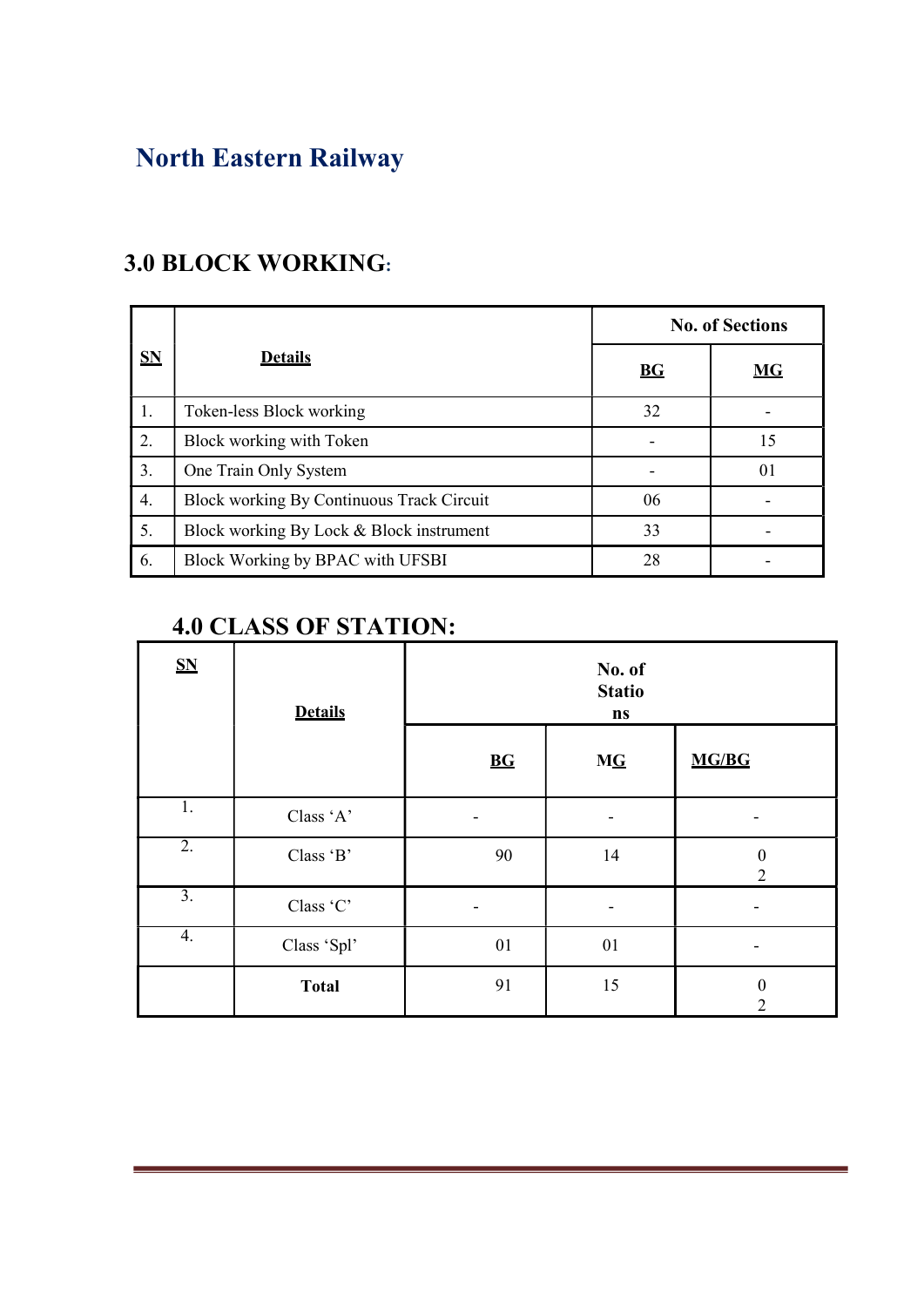# North Eastern Railway

### SIGNAL & TELECOM DEPARTMENT: AT A GLANCE

| <b>Signalling Installation (BG)</b> |                           |                                           |                                     |                   |  |  |
|-------------------------------------|---------------------------|-------------------------------------------|-------------------------------------|-------------------|--|--|
| <b>Section/Station</b>              | No. of<br><b>stations</b> | <b>Standard of</b><br><b>Interlocking</b> | EI/PI/RRI/<br><b>Lever</b><br>frame | <b>Signalling</b> |  |  |
|                                     | <b>Single Line</b>        |                                           |                                     |                   |  |  |
| Nakaha Jungle-Camperganj            | 4                         | Std.-III                                  | PI                                  |                   |  |  |
| Laxmipur-Nautanva                   | $\overline{2}$            | Std.-III                                  | PI                                  |                   |  |  |
| Anandnagar-Barhny -Subhagpur        | 16                        | Std.II(R)                                 | PI                                  |                   |  |  |
| Gangadham -Bahraich                 | 6                         | $Std.-H(R)$                               | PI                                  |                   |  |  |
| Tikri                               | 1                         | $Std.-II(R)$                              | EI                                  |                   |  |  |
| Katra                               | 1                         | Std.-III                                  | PI                                  |                   |  |  |
| Sudhiamau-Tahseel Fatehpur,         |                           | Std.-III                                  | PI                                  | Multiple          |  |  |
| Mahmudabad-Biswan & Parsendi        | 6                         |                                           |                                     | Aspect<br>Colour  |  |  |
| Paintipur, Ramaipur, Tappa Khajuria | $\overline{3}$            | $Std.-H(R)$                               | PI                                  | Light             |  |  |
| Gomtinagar                          | $\mathbf{1}$              |                                           | PI                                  |                   |  |  |
|                                     |                           | $Std.-H(R)$                               |                                     |                   |  |  |
| Badshahnagar                        | 1                         | Std.-III                                  | PI                                  |                   |  |  |
| <b>Block Hut A</b>                  | 1                         |                                           | EI                                  |                   |  |  |
|                                     |                           | $Std.-II(R)$                              |                                     |                   |  |  |
| Lucknow                             | 1                         | Std I                                     | PI                                  |                   |  |  |
| Daliganj-Mailani                    | 13                        | $Std.-H(R)$                               | EI                                  |                   |  |  |
| <b>Double Line</b>                  |                           |                                           |                                     |                   |  |  |
| Gorakhpur Cantt                     | 1                         | Std-III                                   | PI                                  | Multiple          |  |  |
| Gorakhpur(Twin Single line)         | $\mathbf{1}$              | Std.-I                                    | <b>RRI</b>                          | Aspect            |  |  |
| Domingarh-Gonda -Janhageerabad Raj  | 32                        | Std-III                                   | PI                                  | Colour            |  |  |
| Daliganj-Aishbagh                   | $\overline{3}$            | Std IIR                                   | $E$ I                               | Light             |  |  |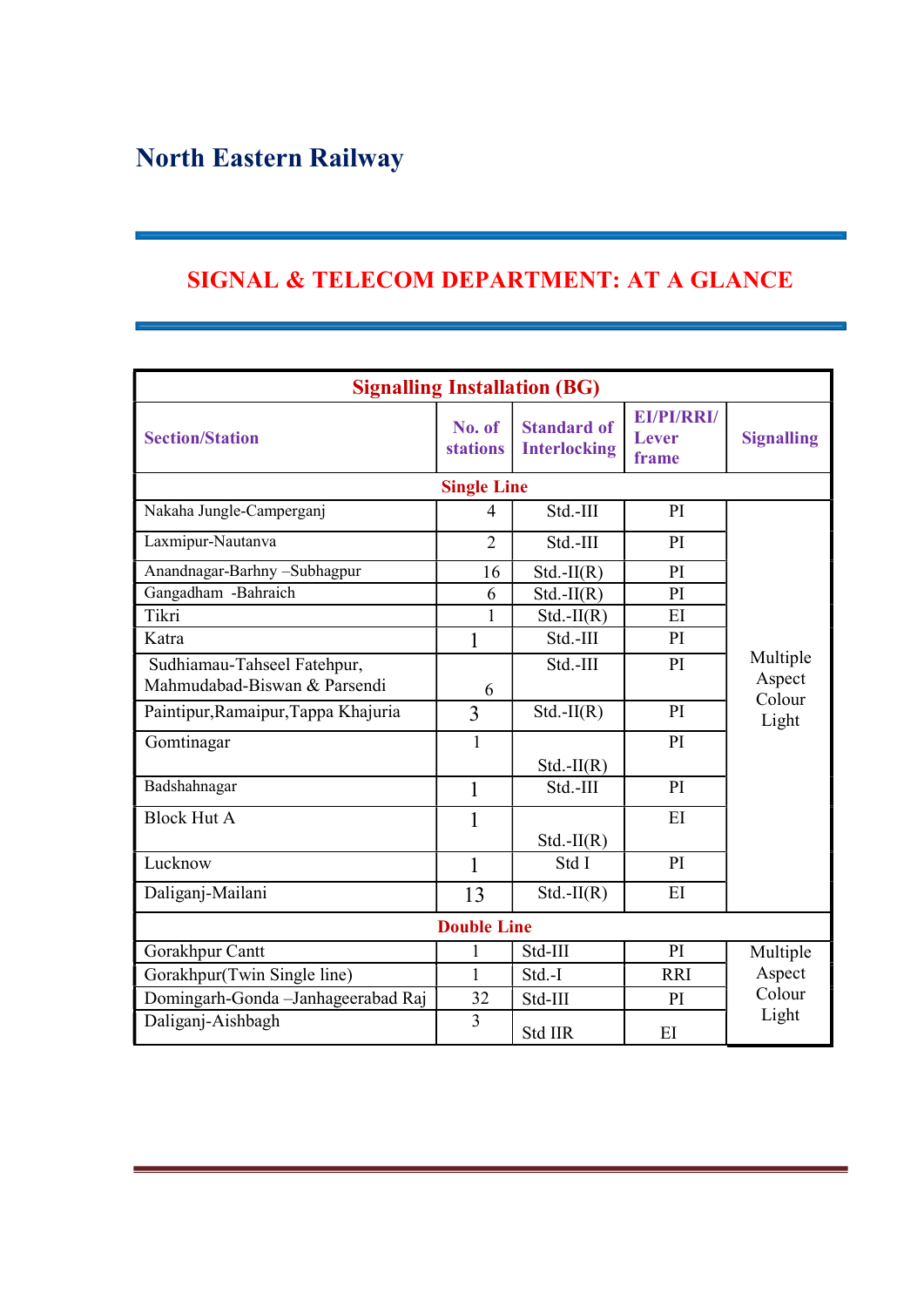# North Eastern Railway

| <b>Nature of Block Working</b><br>(BG)          |                         |                                         |                         |  |
|-------------------------------------------------|-------------------------|-----------------------------------------|-------------------------|--|
| <b>Block working</b>                            | No of<br><b>Section</b> | <b>Block working</b>                    | No of<br><b>Section</b> |  |
| <b>Token less block instruments</b>             |                         | <b>Double Line Block Instrument</b>     |                         |  |
| Gorakhpur Cantt-Unaaula(Daido)                  | $\mathbf{1}$            | Kusumhi - Gorakhpur Cant                | 1                       |  |
| Gorakhpur- Nakaha Jungle (Diado)                | $\mathbf{1}$            | Domingarh-Gonda                         | 21                      |  |
| Laxmipur - Nautanva                             | $\mathbf{1}$            | Gonda-Barabanki                         | 11                      |  |
| Anandnagar-Barhny (Diado)                       | $\tau$                  | <b>Indermediate Block section (IBS)</b> |                         |  |
| Barhny -Itiathok                                | $\overline{7}$          | Sahjanwa-Maghar                         | $\mathbf{1}$            |  |
| Itiathok - Gonda (Diado)                        | $\overline{2}$          | Maghar-Khalilabad                       | 1                       |  |
| Sitapur -Budhwal (Diado)                        | 10                      | Goindnagar-Tinich                       | 1                       |  |
| Daliganj-Badshahnagar(Daido)                    | $\mathbf{1}$            | Tinich-Gaur                             | $\mathbf{1}$            |  |
| Block Hut-Manaknagar(Daido)                     | $\mathbf{1}$            | Baruachak-Gonda                         | 1                       |  |
| Katra-Ayodhya(Daido)                            | 1                       | Gonda Kachhari-Maijapur                 | $\mathbf{1}$            |  |
| <b>Continuous Track Circuit</b>                 |                         | Maijapur Colonalganj                    | $\mathbf{1}$            |  |
| Gorakhpur Cantt-Gorakhpur<br>(Twin Single Line) | $\mathbf{1}$            | Sarju-Jarwal Road                       | $\mathbf{1}$            |  |
| Gorakhpur-Domingargh<br>(Twin Single Line)      | $\mathbf{1}$            | Budhwal-Bindaura                        | $\mathbf{1}$            |  |
| Daliganj-Lucknow                                | 3                       | Jahangeerabad Raj-Barabanki             | 1                       |  |
| Lucknow-Block Hut A                             | $\mathbf{1}$            |                                         |                         |  |
| <b>UFSBI</b> block section (Block working)      |                         |                                         |                         |  |
| Nakaha Jungle-Laxmipur                          | 5                       |                                         |                         |  |
| Gonda-Bahraich                                  | 6                       |                                         |                         |  |
| Mankapur-Katra                                  | $\overline{2}$          |                                         |                         |  |
| Malhore-Badshahnagar                            | $\overline{2}$          |                                         |                         |  |
| Daliganj-Sitapur -Mailani                       | 13                      |                                         |                         |  |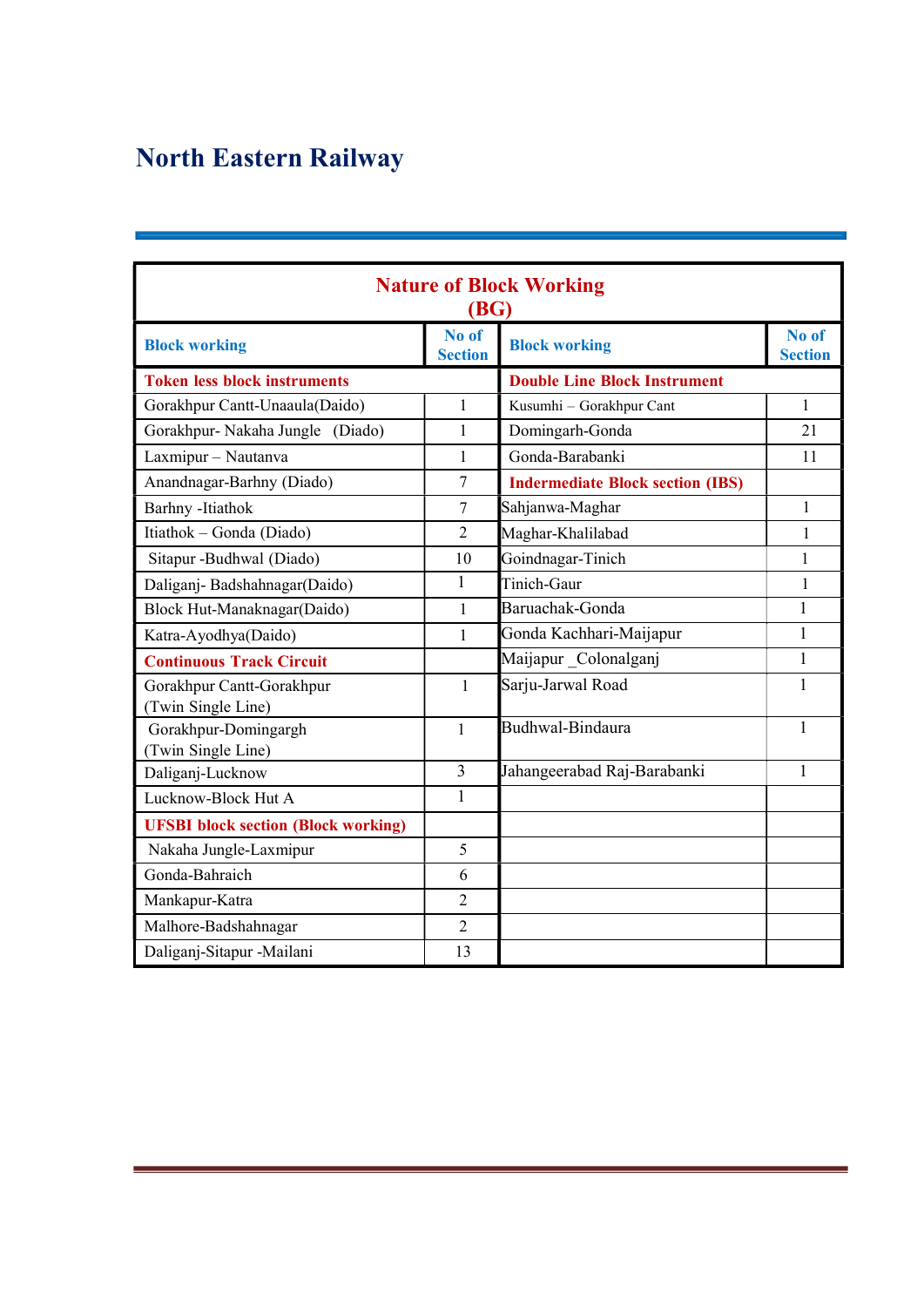लखनऊ मण्डल

| П. | <b>TELECOMMUNICATION:</b>                                                                                    |                                           |        |          |                   |
|----|--------------------------------------------------------------------------------------------------------------|-------------------------------------------|--------|----------|-------------------|
| 1. | <b>Section Control</b>                                                                                       |                                           | $=$    | 3 Boards |                   |
|    | $LJN - GD & GD - STP$<br>GD-GKC & MUR - AY<br>$GD - GKP$ (Loop), $GD - NNP$ , MLN – NNP &<br>DAL - STP - MLN |                                           |        |          |                   |
| 2. | <b>6 Quad Cable</b>                                                                                          |                                           |        | $=$      | 1133.61 R/Km      |
|    | 153.10                                                                                                       | $(GD-GKC)$                                |        |          |                   |
|    | 126.00                                                                                                       | $(LJN-GD)$                                |        |          |                   |
|    | 96.46                                                                                                        | (SCC-BUW)                                 |        |          |                   |
|    | 44.94                                                                                                        | (KEA-MUR-AY)                              |        |          |                   |
|    | 86.00                                                                                                        | (DAL-STP)                                 |        |          |                   |
|    | (STP-MLN)<br>99.31                                                                                           |                                           |        |          |                   |
|    | 81.93                                                                                                        | (GKP-ANDN-NTV)                            |        |          |                   |
|    | 140.55                                                                                                       | (ANDN-BNY-BLP)                            |        |          |                   |
|    | 39.44                                                                                                        | $(BLP-GD)$                                |        |          |                   |
|    | 170.20                                                                                                       | (MLN-NNP)                                 |        |          |                   |
|    | 95.66                                                                                                        | $(GD-NNP)$                                |        |          |                   |
| 3. |                                                                                                              | <b>Optical fiber section and stations</b> |        |          | 91 station<br>$=$ |
|    |                                                                                                              |                                           |        |          | 924.00 Km         |
|    | $(GD-GKC)$                                                                                                   |                                           | 153.10 |          |                   |
|    | LJN-GD                                                                                                       |                                           | 126.00 |          |                   |
|    | <b>SCC-BUW</b>                                                                                               |                                           | 96.46  |          |                   |
|    | <b>KEA-MUR-AY</b>                                                                                            |                                           | 44.94  |          |                   |
|    | DAL-STP                                                                                                      |                                           | 86.00  |          |                   |
|    | <b>STP-MLN</b>                                                                                               |                                           | 99.31  |          |                   |
|    | <b>GKP-ANDN-NTV</b>                                                                                          |                                           | 81.93  |          |                   |
|    | ANDN-BNY-BLP                                                                                                 |                                           | 140.55 |          |                   |
|    | MLN-NNP                                                                                                      |                                           | 170.20 |          |                   |
|    | <b>GD-NNP</b>                                                                                                |                                           | 95.66  |          |                   |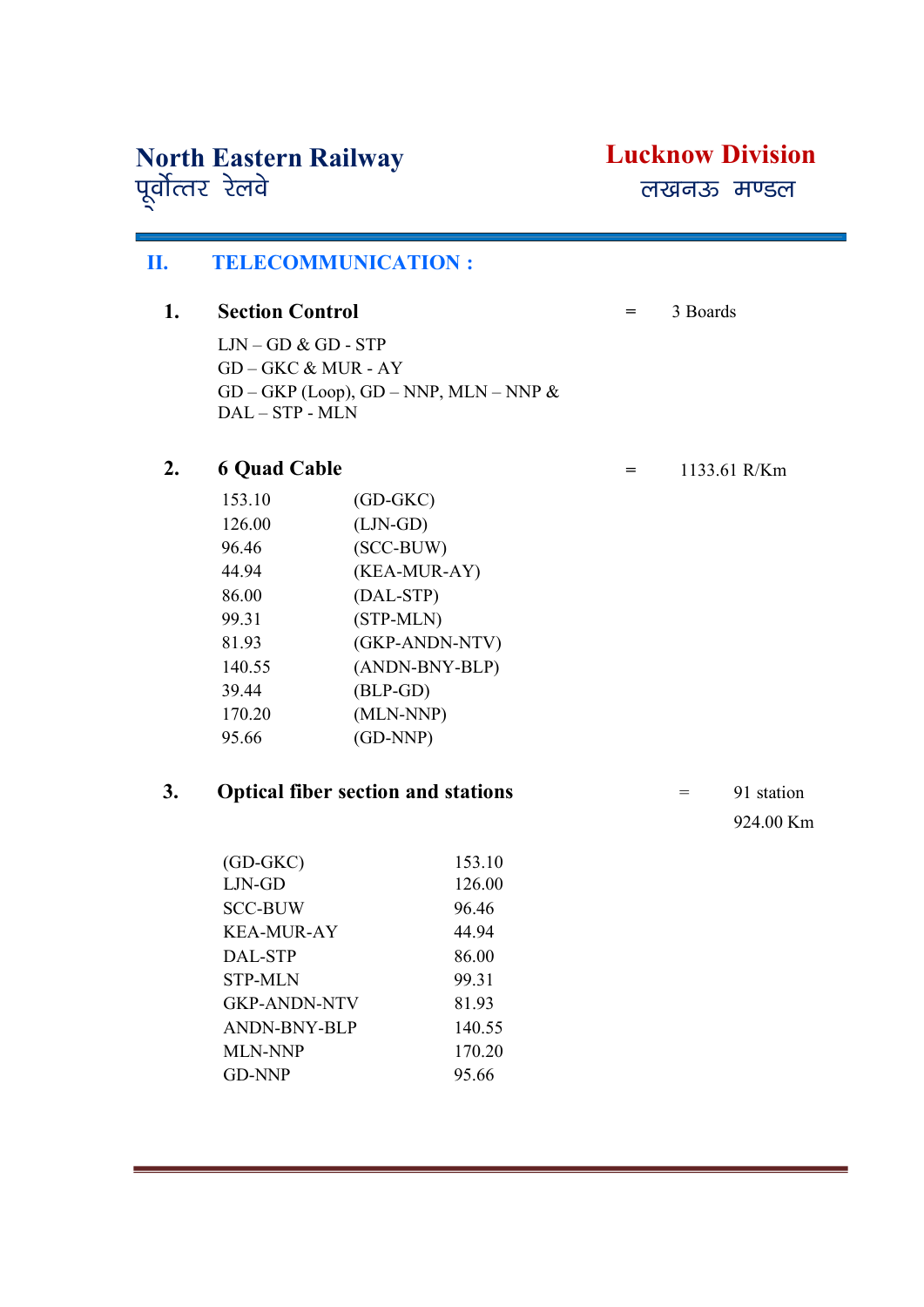### North Eastern Railway Lucknow Division पूर्वोत्तर रेलवे

लखनऊ मण्डल

#### III. PASSENGER AMENITIES:

| 1. Non Rail head Locations (only PRS)   | $=$     | <b>10</b> Locations |
|-----------------------------------------|---------|---------------------|
| 2. PRS                                  | $=$     | 27 Stations         |
| 3. UTS                                  | $=$ $-$ | 107 Station         |
| 4. P.A System provided at Rly. Stations | $=$     | <b>66 Station</b>   |
| <b>5. Digital Clocks</b>                | $=$     | <b>67 Station</b>   |
|                                         |         |                     |

LJN, GKP, BST, GD, KLD, BNZ, ASH,LMP, MUR, STP, MSW, CLJ, JLD, BUW, DAL, LC, BVN, MMB, SDAM, TSF, PJ, ANDN, NTV, NUH, SOT, BNY, TLR, PDR, NNP, HA, SD, MBP, BRK, PLK, DMG, SWA, MHH, MND, GOVR, TH, GAUR, SNC, KEA, GDK, GHT, CKG, JBR, TKUR, PSN, SYU, RAMR, PPE, JKNI, SUBR, CLW, KB, KMP, AA BKT & GTNR

- 6. Auto Announcement system = 28 Station LJN, GKP, BST, GD, KLD, BNZ, ASH, MUR, STP, GKC, BV, CLJ, BUW, DAL, LC, BVN, MMB, ANDN, NTV, NUH, SOT, BNY, TLR, DMG, SWA, KEA, BLP & GTNR
- 7. Train Display Board LED Type = 27 Station LJN, GKP, BST, GD, KLD, BNZ, ASH, MUR, STP, GKC, BV, SWA, CLJ, BUW, DAL, LC, BVN, MMB, ANDN, NTV, NUH, SOT, BNY, TLR, DMG, BLP & GTNR

| 8. Single Line Double Face Train Indication Board =       |         | <b>16 Stations</b> |
|-----------------------------------------------------------|---------|--------------------|
| LJN, GKP, BST, GD, KLD, BNZ, ASH, MUR, STP, GKC, DAL, LC, |         |                    |
| NUH, DMG, BLP & GTRN                                      |         |                    |
| 9. Train Indication Board (Five Lines)                    | $=$ $-$ | 07 Stations        |
|                                                           |         |                    |

| LJN, GKP, GD, ASH, DAL, LC & GTNR               |     |                   |
|-------------------------------------------------|-----|-------------------|
| <b>10. Connectivity provided for NTES</b>       | =   | 27 Station        |
| <b>11. Coach Guidance System</b>                |     | <b>10 Station</b> |
| LJN, GKP, KLD, BST, MUR, GD, BNZ, ASH, LC & STP |     |                   |
| <b>12. Free WI-FI at Station</b>                |     | <b>92 Station</b> |
| 13. Passenger Operated Enquiry Terminal (POET)  | $=$ | 09 Station        |
| LJN, GKP, GD, BNZ, MUR, GKC, LC, BNY & GTNR     |     |                   |
| 14. WI-FI at Administrative buildings           |     | 01 (DRM           |
| Office/LJN)                                     |     |                   |
| <b>15. Integrated Security System</b>           |     | 02 Station        |
| <b>LJN &amp; GKP</b>                            |     |                   |
| <b>16.CCTV</b> at stations                      |     | 08 Station        |
| LJN, GKP, KLD, BST, MUR, GD, BNZ & STP          |     |                   |